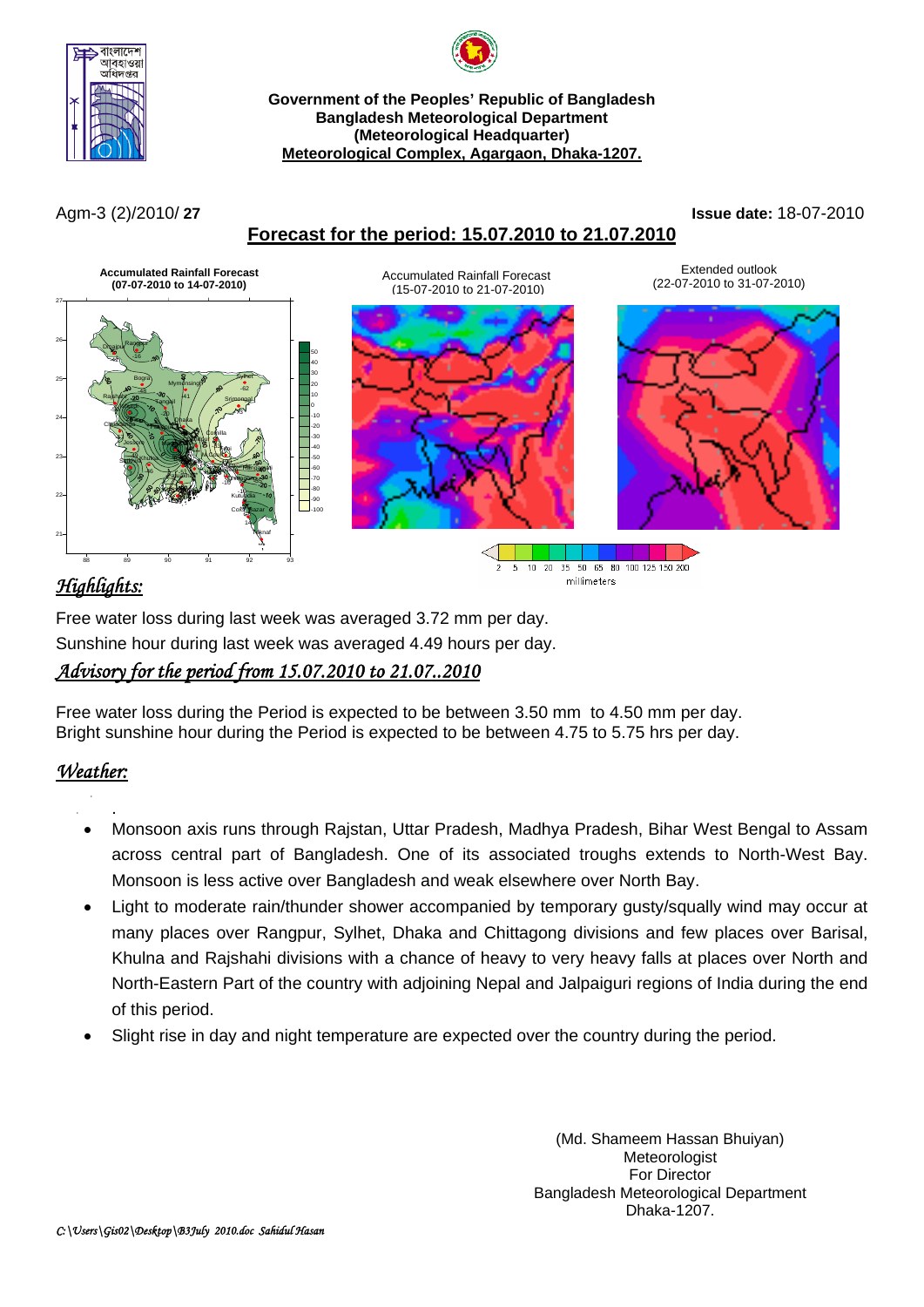#### **Bengali Version**

## **Forecast for the period: 15.07.2010 to 21.07.2010**



#### *প্ৰধান বৈশিষ্ট্য সমৃহঃ-*

গত সপ্তাহে বাষ্পীভবনের দৈনিক গড় ৩.৭২ মিঃমিঃ ছিল। গত সপ্তাহে সূর্যকিরণ কালের দৈনিক গড় ৪.৪৯ ঘন্টা ছিল।

### <u>পূর্বাভাসঃ- ১৫-০৭-২০১০ খৃঃ থেকে ২</u>১-০৭-২০১০ খৃঃ পর্যন্ড়।

এ সময়ে বাম্পীভবনের দৈনিক গড় মান ৩.৫০ মিঃমিঃ থেকে ৪.৫০ মিঃমিঃ থাকতে পারে। এ সময়ে সর্যকিরণকালের দৈনিক গড মান ৪.৭৫ ঘন্টা থেকে ৫.৭৫ ঘন্টা থাকতে পারে।

#### *আবহাওয়াঃ-*

- ৰৰ্তমানে মৌসুমী অক্ষ বাংলাদেশের মধ্যাঞ্চল হয়ে রাজস্থান, উত্তর প্রদেশ, মধ্যপ্রদেশ, বিহার, পশ্চিম বঙ্গ ও আসাম পর্যন্ড বিস্ডুত রয়েছে। এর একটি বর্ধিতাংশ উত্তর-পশ্চিম বঙ্গোপসাগর পর্যন্ড বিস্ডুত রয়েছে। বর্তমানে মৌসুমী বায়ু প্রবাহ বাংলাদেশে কম সক্রিয় এবং উত্তর বঙ্গোপসাগরে দর্বল রয়েছে।
- এ সপ্তাহে রংপুর, সিলেট, ঢাকা ও চট্টগাম বিভাগের অনেকস্থানে এবং বরিশাল, খুলনা ও রাজশাহী বিভাগের কিছু কিছু স্থানে দমকা অথবা ঝড়ো হাওয়াসহ হাল্কা (৪-১০ মিঃমিঃ) থেকে মাঝারী (১০-২২ মিঃমিঃ) ধরণের বৃষ্টি / বজ্র বৃষ্টি হতে পারে। সেই সাথে দেশের উত্তর ও উত্তর-পূর্বাঞ্চল ও তৎসংলগ্ন নেপাল ও ভারতের জলপাইগুড়ি অঞ্চলে ভারী (৪৪-৮৮ মিঃমিঃ) হতে অতি ভারী (৮৮ মিঃমিঃ $>$ ) বর্ষণের সম্ভাবনা রয়েছে।
- এ সপ্তাহের দিনের ও রাতের তাপমাত্রা সামান্য বন্ধি পেতে পারে।

(মোঃ শামীম হাসান ভূইয়া) আবহাওয়াবিদ পরিচালকের পক্ষে বাংলাদেশ আবহাওয়া অধিদপ্তর, ঢাকা-১২০৭।